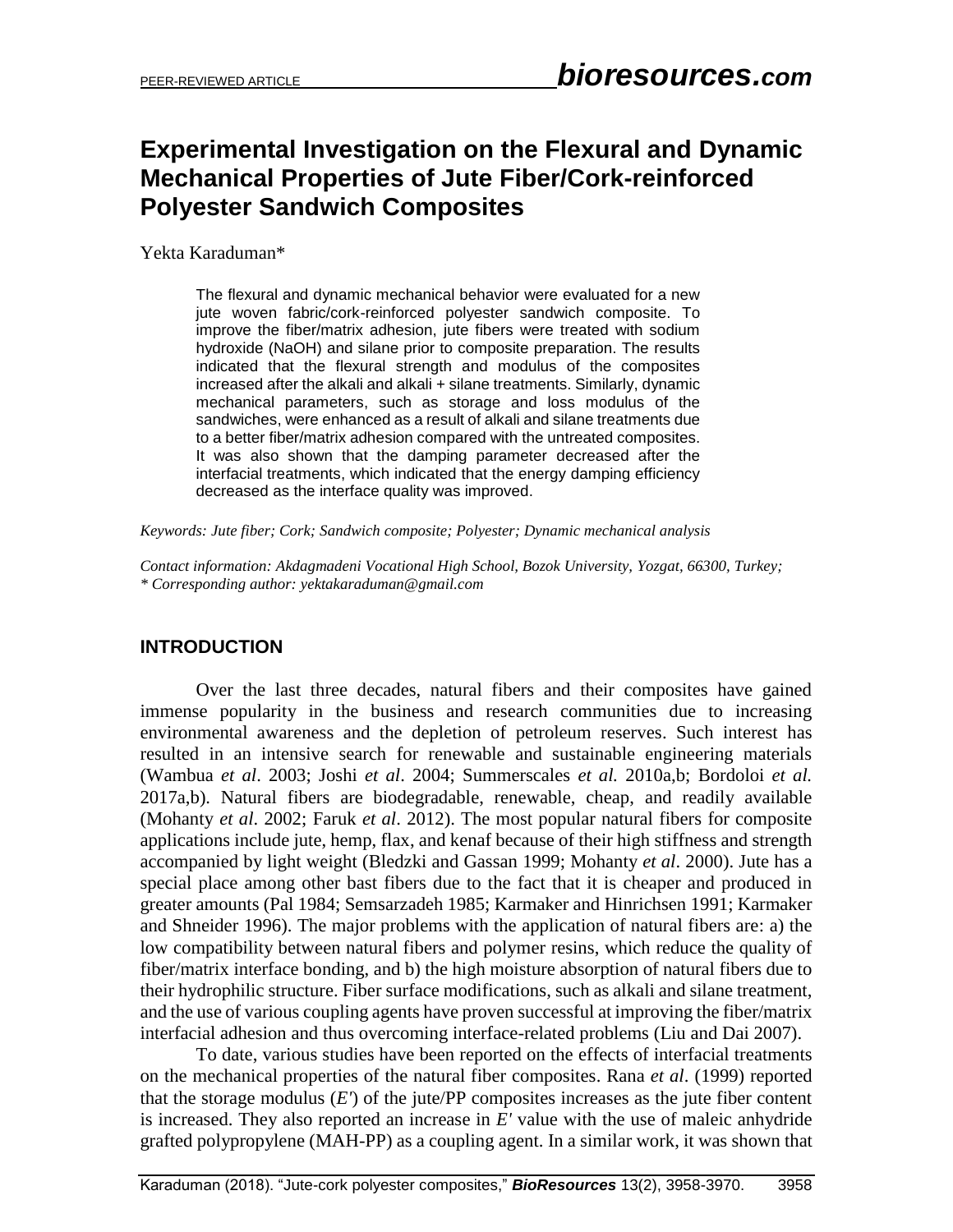the dynamic properties of jute/PP composites improved when MAH-PP was used as a compatibilizer (Doan *et al*. 2007). Ray *et al*. (2002) reported that alkali treatment significantly improves the *E'* value in jute/vinylester composites compared with untreated fiber composites. Karaduman and Onal (2013) used dynamic mechanical analysis (DMA) to determine the effect of NaOH and enzymatic treatments on the dynamic mechanical properties of jute/polyester composites. They showed that *E'* and loss modulus (*E''*) both improved as a result of the treatments. It was also noted that the damping parameter (tan $\delta$ ) of the composites decreased when fiber content was increased, which suggests a reduction in damping capacity (Karaduman and Onal 2013). Shanmugam and Thiruchitrambalam (2013) investigated the dynamic response of hybrid composites from untreated and alkalitreated unidirectional palm fiber and jute, in which the alkali treatment improved the *E'* and  $E''$  of the composites. Jabbar *et al.* (2015) showed that enzyme,  $CO_2$  pulsed infrared laser, and ozone treatments improved the flexural and impact properties of woven jute/epoxy composites. In addition, treated composites showed higher  $E'$ ,  $E''$ , and  $tan\delta$ values (Jabbar *et al*. 2015). Gupta and Srivastava (2016) reported that alkali treatment significantly improves the value of *E'* and *E''* for jute/sisal hybrid composites. Zafar *et al*. (2016) examined the effects of NaOH and NaOH + silane surface treatments on the mechanical behavior of jute/poly (lactic acid) composites. Scanning electron microscopy (SEM) showed better fiber/matrix interface bonding in the case of surface treated specimens. Composites reinforced with surface-treated jute fibers exhibited higher *E'* values compared with untreated fiber composites (Zafar *et al*. 2016a). Sudha and Thilagavathi (2016) reported that alkali treatment improves the mechanical properties of woven jute fabric/vinyl ester composites due to better adhesion between fibers and the resin because of the removal of lignin and hemicellulose (Sudha and Thilagavathi 2016). Lakshmanan *et al.* (2018) showed that 1% NaOH treatment of jute fibers lead to better mechanical properties of their composites.

Cork is a cellulose-based material that is obtained from the bark of cork oak. It is mainly used for bottle stoppers and insulation materials, floor and wall coverings, gasket sealers, joint fillers, *etc*. Cork has many desirable properties for an industrial material since as it is lightweight, flexible, fire resistant, and impermeable. It also has outstanding sound and thermal insulation properties as well as good vibration damping, but cork plates have a low out-of-plane mechanical strength and are fragile, especially under bending loads (Gibson *et al*. 1981).

In this study, sandwich composites were fabricated using cork plates as the core material and jute woven fabric-reinforced polyester composite plates as facing materials. The main aim is to support the fragile cork material from two sides to improve its mechanical properties and develop lightweight and strong biocomposites. The effect of alkali and silane treatments on the flexural and dynamic mechanical properties of the resulting jute/cork-based composites are investigated for their potential usage in automotive and housing applications.

#### **EXPERIMENTAL**

#### **Materials**

Plain woven jute fabrics with an areal density of 300  $\frac{g}{m^2}$  (Cuvsan Ltd., Gaziantep, Turkey) were used for the fabrication of jute/polyester composite facings. The warp and weft densities of the woven fabric were 5 yarns/cm and the yarn count was 300 tex for both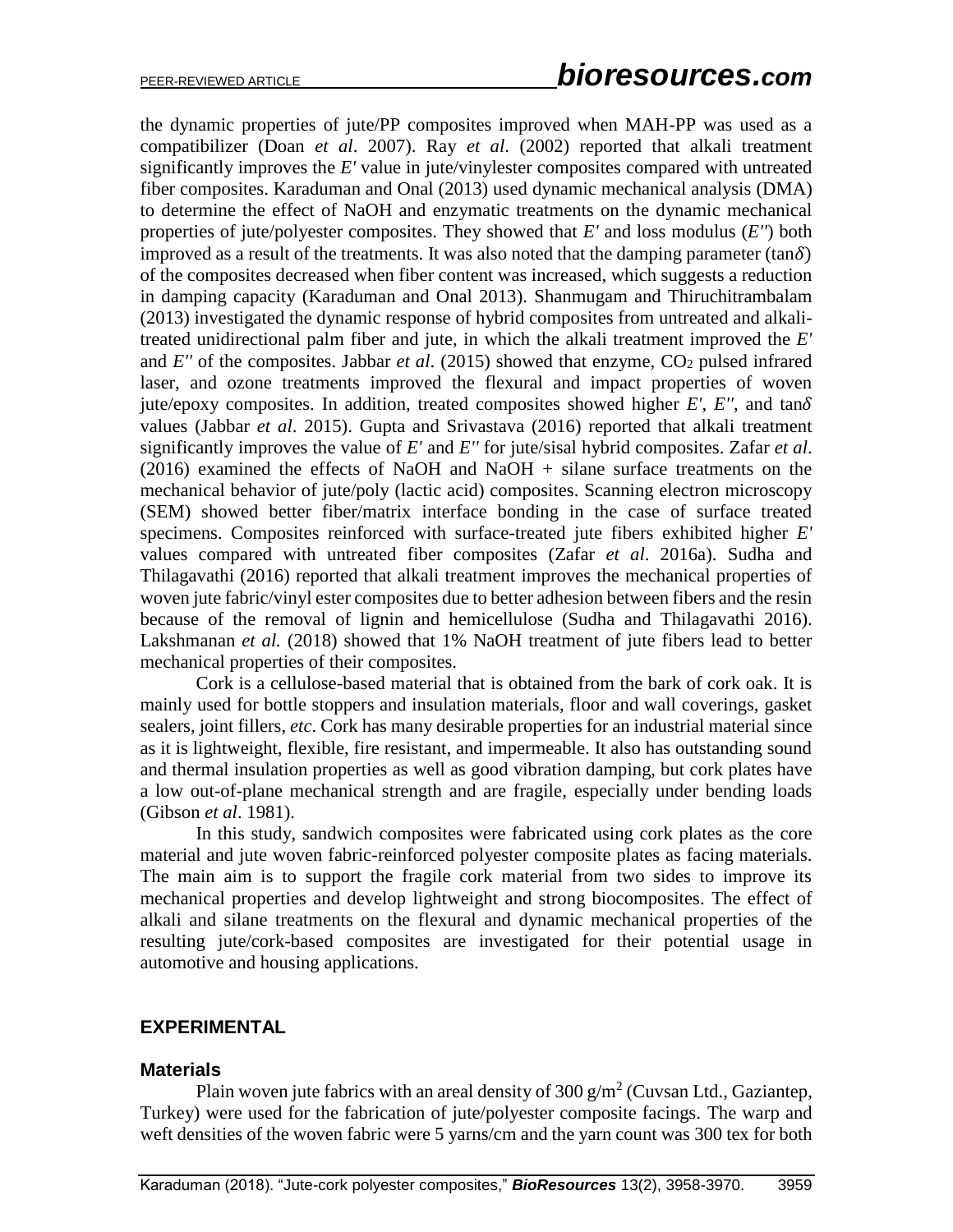yarns. Unsaturated polyester resin (Polipol-3401; Poliya Inc., Istanbul, Turkey) was used as matrix material together with 2 wt% methyl ethyl ketone-peroxide (MEK-P) as initiator and 0.2 wt% cobalt as catalyzer. Cork plates with a thickness of 5 mm (Duplas Inc., Istanbul, Turkey) were used as the core material.

#### *Chemical treatments*

Jute fabrics were treated with NaOH to improve the fiber/matrix interface adhesion. The NaOH concentration and other treatment parameters were chosen based on the authors' previous studies (Karaduman *et al.* 2013; Karaduman and Onal 2013). The jute fabrics were treated with 10 wt% NaOH solution at a temperature of 25  $\degree$ C for 30 min. After the treatment, the fabrics were neutralized using 2 wt% acetic acid solution to obtain a neutral pH value. Then, the fabrics were rinsed and oven-dried at 70 °C for 8 h before being used as reinforcement.

After the alkali treatment, the jute fabrics were treated with silane using the procedure described by Zafar *et al.* (2016b). Jute fabrics were treated with 5 wt% γaminopropyltriethoxy silane (APS) dissolved in a water–ethanol (40:60, w/w) mixture. Acetic acid was added to the solution to maintain a pH of 4. Then, the jute fabrics were immersed in the solution for 3 h. Fabrics were then rinsed and oven-dried at 70 °C for 8 h.

#### *Composite preparation*

After the surface treatments, two layers of jute woven fabrics were placed on each face of the 5 mm-thick cork material, and the polyester resin mixture was applied with the aid of a roller. The amount of polyester resin mixture applied to the fabrics was kept constant for each sample to obtain the same percentage of the ingredients. After the materials were satisfactorily wetted by the resin, they were placed into a compression molding machine and consolidated in a one-shot process under a pressure of 5 MPa at room temperature for 1 h. After consolidation, the samples were cured for 12 h at room temperature. Cork, jute, and polyester weight ratios were obtained by weighing each component prior to composite production and dividing by the final weight of the sandwich sample. In the final sandwich materials, cork, jute, and polyester weight ratios were 15%, 18%, and 67%, respectively. The final thickness of the sandwiches was 8.6 mm (cork thickness: 5 mm; each facing thickness: 1.8 mm).

## **Methods**

#### *Composite density measurements*

Density measurements of the produced sandwich composite samples were performed according to ASTM D792 (2000) using a Precisa XB 220A density measurement balance (Precisa Gravimetrics AG, Dietikon, Switzerland).

#### *Three-point flexural test*

Three point flexural tests of the sandwich composites were conducted according to ASTM C393 (2000) in a 5 kN-capacity Shimadzu AG-XD (JP) testing machine (Shimadzu Co., Kyoto, Japan) with a crosshead speed of 2.8 mm/min. The span length was 75 mm. Three rectangular plate specimens with dimensions of 125 mm  $\times$  20 mm  $\times$  8.6 mm were tested for each sample group and the average values were reported along with standard deviations. The core shear strength (*τ*) and facing flexural strength (*σ*) were calculated according to Eq. 1 and Eq. 2, respectively,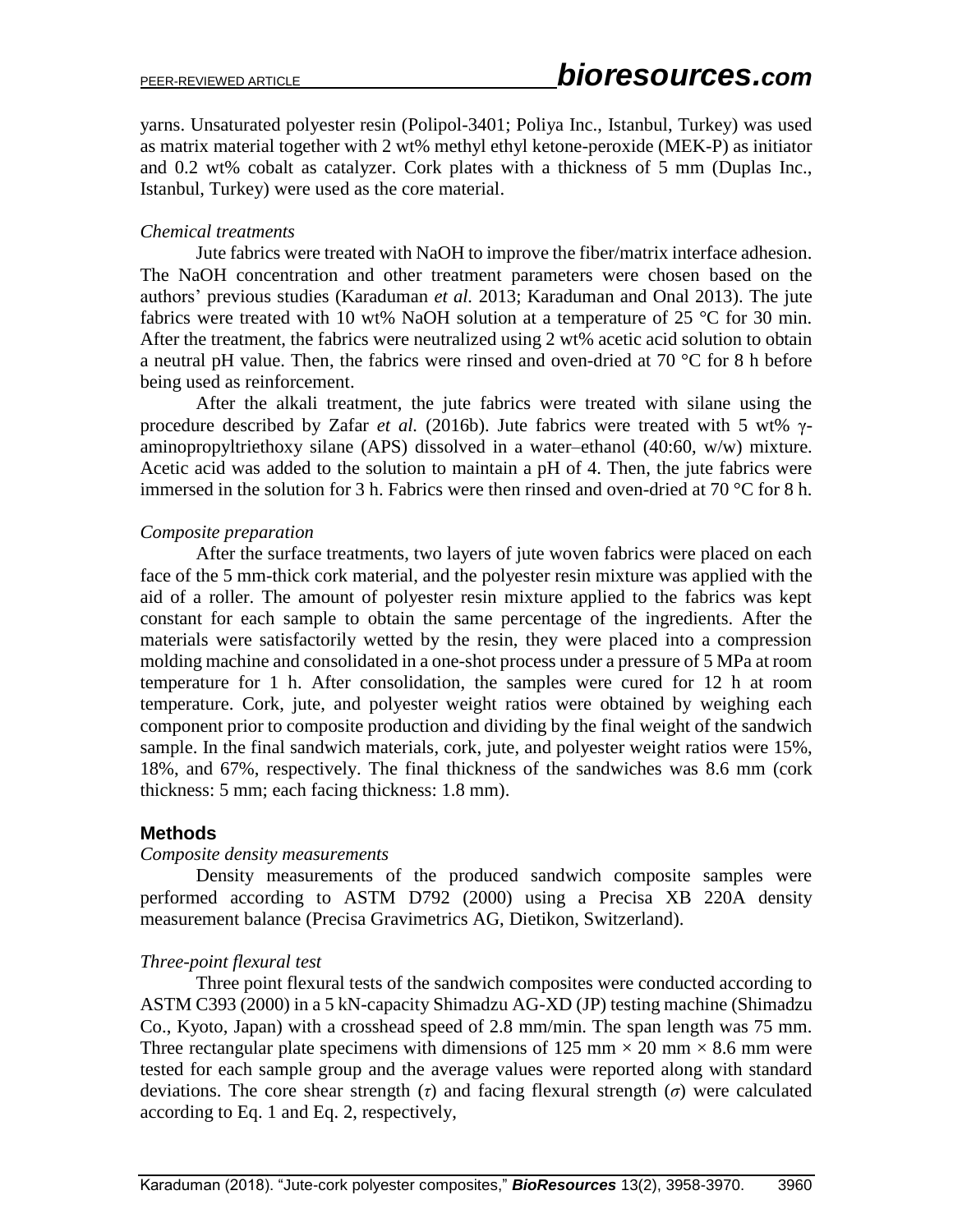$\lambda$ 

$$
\tau(MPa) = \frac{P}{(d+c)b} \tag{1}
$$

$$
\sigma(MPa) = \frac{PL}{2t(d+c)b} \tag{2}
$$

where *P* is the maximum load (N), *d* is the sandwich thickness (mm), *c* is the core thickness (mm), *b* is the sandwich width (mm), *L* is the span length (mm), and *t* is the facing thickness (mm).

#### *Dynamic mechanical analysis*

The DMA was conducted using a Perkin-Elmer DMA 8000 device (PerkinElmer Inc., Waltham, MA, USA) in accordance with the ASTM D4065 (2012) standard. Singlecantilever bending mode was chosen for the analysis. Rectangular specimens with dimensions 30 mm  $\times$  12 mm  $\times$  8.6 mm were used for the tests. All of the tests were conducted in a temperature range of 20  $^{\circ}$ C to 200  $^{\circ}$ C with a heating rate of 2  $^{\circ}$ C/min, under nitrogen flow and the oscillation frequency was 1 Hz. Three specimens were tested for each sample type and the average values were reported together with standard deviations.

#### *Scanning electron microscopy*

SEM analysis was performed using a Leo 440 scanning electron microscope (Oxford Instruments PLC, Oxfordshire, UK) to determine the quality of adhesive contact at the fiber/matrix interface and the effect of interfacial treatments. The samples were sputtered with gold-palladium (AEM Ltd., Hunan, China) before the analysis. An accelerating voltage of 10 kV was used for the analysis.

## **RESULTS AND DISCUSSION**

The measured density values of the prepared sandwich composite samples were in the range of 0.65 to 0.67 g/cm<sup>3</sup> with an average of approximately 0.66 g/cm<sup>3</sup>. The density differences of the samples were thus insignificant. Table 1 lists the results of the threepoint flexural tests of the composite samples. The results are depicted in Fig. 1. It can be clearly seen that the flexural strength and modulus of the alkali treated and alkali + silanetreated composite samples considerably increased when compared to the untreated samples. Chemical treatments also reduced the maximum deflection values of the composites. These results were attributed to the positive effect of surface treatments on the fiber/matrix interface of the composites.

| Sample                                         | Flexural       | Flexural        | Max.          | Core          | Facing         |  |  |
|------------------------------------------------|----------------|-----------------|---------------|---------------|----------------|--|--|
|                                                | Strength       | <b>Modulus</b>  | Deflection    | Shear         | Flexural       |  |  |
|                                                | (MPa)          | (MPa)           | (mm)          | Strength      | Strength       |  |  |
|                                                |                |                 |               | (MPa)         | (MPa)          |  |  |
| Untreated                                      | 26.59 (0.3903) | 1501.78 (36.11) | 8.06 (0.3135) | 1.33 (0.0099) | 27.78 (0.4125) |  |  |
| <b>NaOH</b>                                    | 28.86 (0.4122) | 1703.92 (45.51) | 5.50 (0.2884) | 1.39(0.0112)  | 29.07 (0.4241) |  |  |
| NaOH +                                         | 31.25 (0.4226) | 1801.63 (40.15) | 4.53 (0.2751) | 1.41(0.0117)  | 31.54 (0.4255) |  |  |
| silane                                         |                |                 |               |               |                |  |  |
| *Standard deviations are given in parentheses. |                |                 |               |               |                |  |  |

| Table 1. Flexural Properties of Sandwich Composites |  |  |
|-----------------------------------------------------|--|--|
|-----------------------------------------------------|--|--|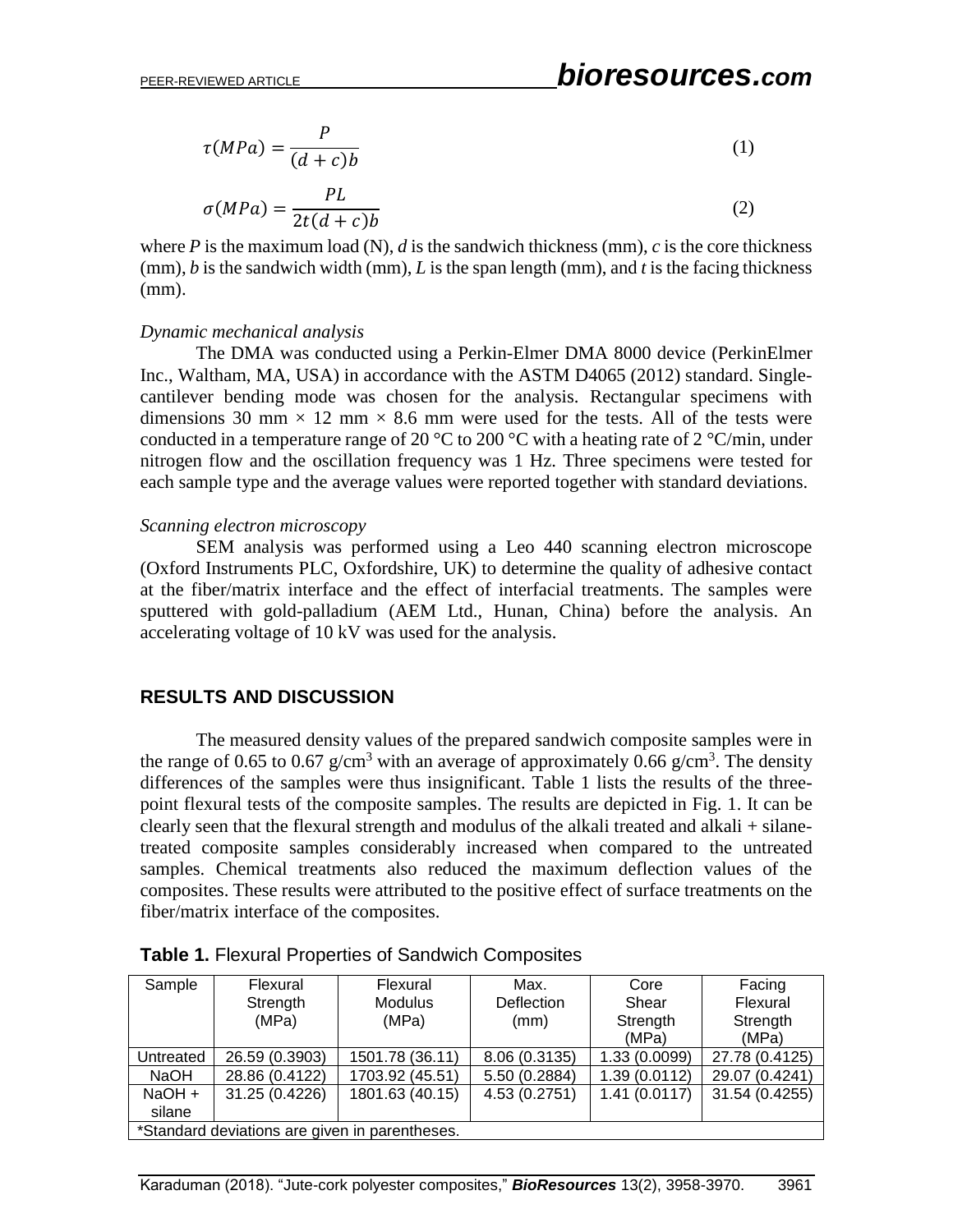

**Fig. 1.** Flexural test results of jute/cork sandwich composites

Force-deflection graphs for different sandwich composite samples (Fig. 2) also suggest that the composites subjected to alkali and alkali  $+$  silane pretreatments showed more brittle behavior when compared to untreated samples. This is also an indication of improved fiber/matrix bonding after these treatments.



**Fig. 2.** Force-deflection graphs for different sandwich composite samples

Figure 3 shows the crack surfaces of the composite samples after the flexural tests. In general, untreated, NaOH-treated, and NaOH + silane-treated samples showed similar failure patterns. The failure took place on the tension (bottom) side of the samples as a combination of fiber breakage and brittle matrix cracking. There was no sign of delamination between the core and facing materials, which indicates a good bonding.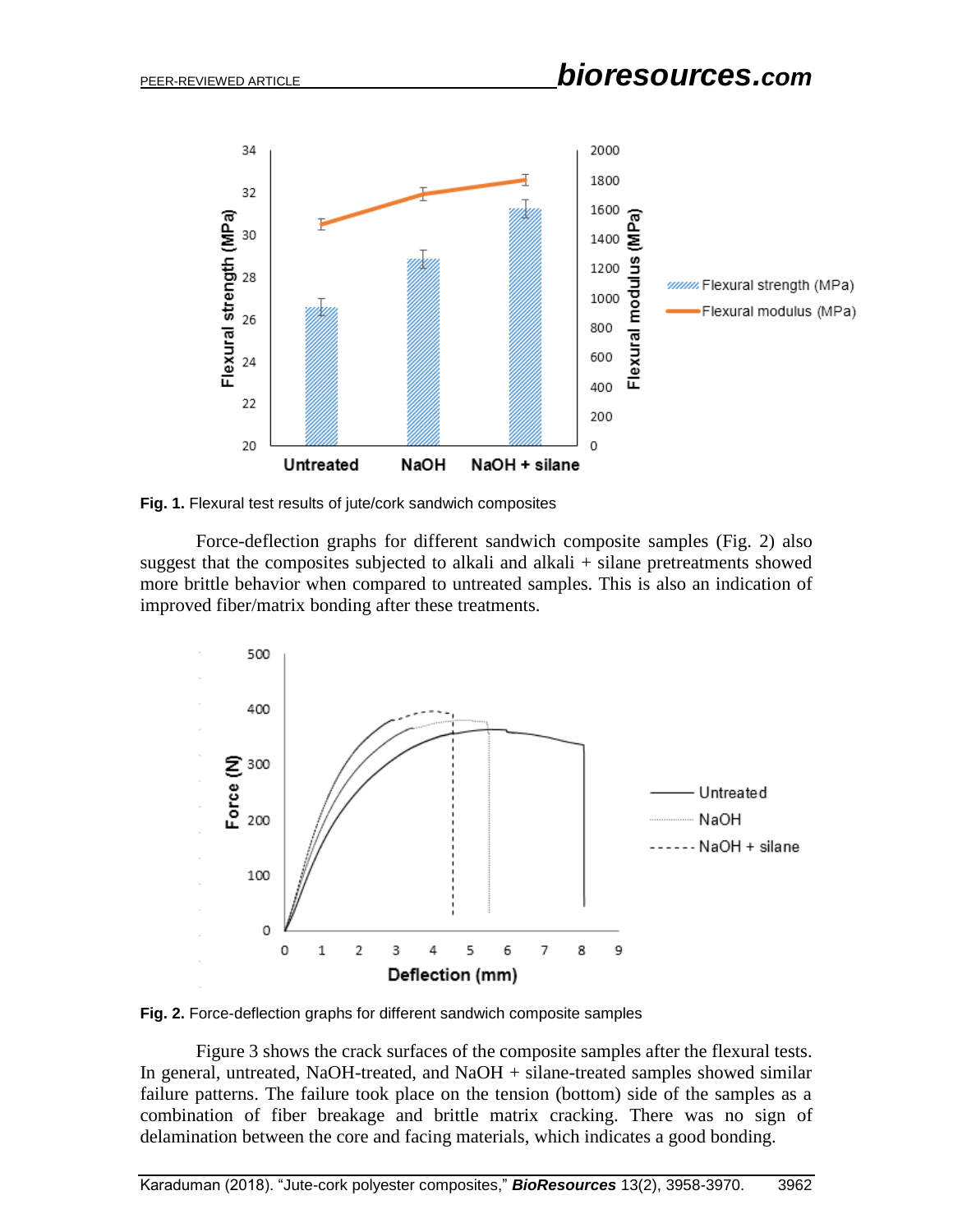

**Fig. 3.** Crack surfaces of the samples after the flexural tests (magnification: 3x). (a) untreated (b) NaOH-treated (c) NaOH + silane-treated

Table 2 and Fig. 4 present the results of the DMA of the composite samples. In general, the surface treatments resulted in a noticeable increase in the storage modulus (*E'*) and loss modulus  $(E'')$ , whereas the damping parameter  $(\tan \delta)$  values of the composites decreased after the treatments. It was also noted that the α-transition temperature shifted to higher temperature regions after the alkali and alkali + silane treatments. In the composite structure, jute fibers, and cork provided strength and stiffness to the polymer matrix and noticeably restricted the mobility of the polymer matrix at low and elevated temperatures. The fiber/matrix interface especially limited the movement of the main chain of the polymer macromolecule as well as the side groups due to fiber/matrix bonding at the interface. Both the alkali and alkali + silane treatments improved the interface and in turn increased the *E'*, and *E''* values of the composites. The decrease in tan $\delta$  was attributed to the increased energy absorption capability of untreated fiber composites due to the friction losses in the process of fiber sliding in the matrix. The shift in  $\alpha$ -transition temperature  $(T_{\alpha})$ to higher temperature regions after the chemical treatments can also be attributed to the increased restricting effect and increased thermal stability after the surface treatments (Gill *et al.* 1984).

| Sample                                                                                         | Max $E'$ (MPa)  | Max $E''$ (MPa) | Max <i>tanδ</i>                | $T_{\alpha}$ (max E'') (°C) |  |  |  |
|------------------------------------------------------------------------------------------------|-----------------|-----------------|--------------------------------|-----------------------------|--|--|--|
| Untreated                                                                                      | 618.32 (25.65)  | 80.68 (5.512)   | 0.3304(0.0059)                 | 54.9 (1.343)                |  |  |  |
| NaOH                                                                                           | 1166.39 (28.65) | 130.46 (6.251)  | 0.2974(0.0061)                 | 66.1 (1.451)                |  |  |  |
| NaOH + silane                                                                                  | 1387.13 (29.62) |                 | 148.06 (7.652) 0.2665 (0.0062) | 67.5 (1.556)                |  |  |  |
| E': storage modulus; E'': loss modulus; tanδ: damping parameter; and $T_\alpha$ : α-transition |                 |                 |                                |                             |  |  |  |
| temperature. Standard deviations are given in parenthesis.                                     |                 |                 |                                |                             |  |  |  |

**Table 2.** Dynamic Mechanical Properties of Sandwich Composites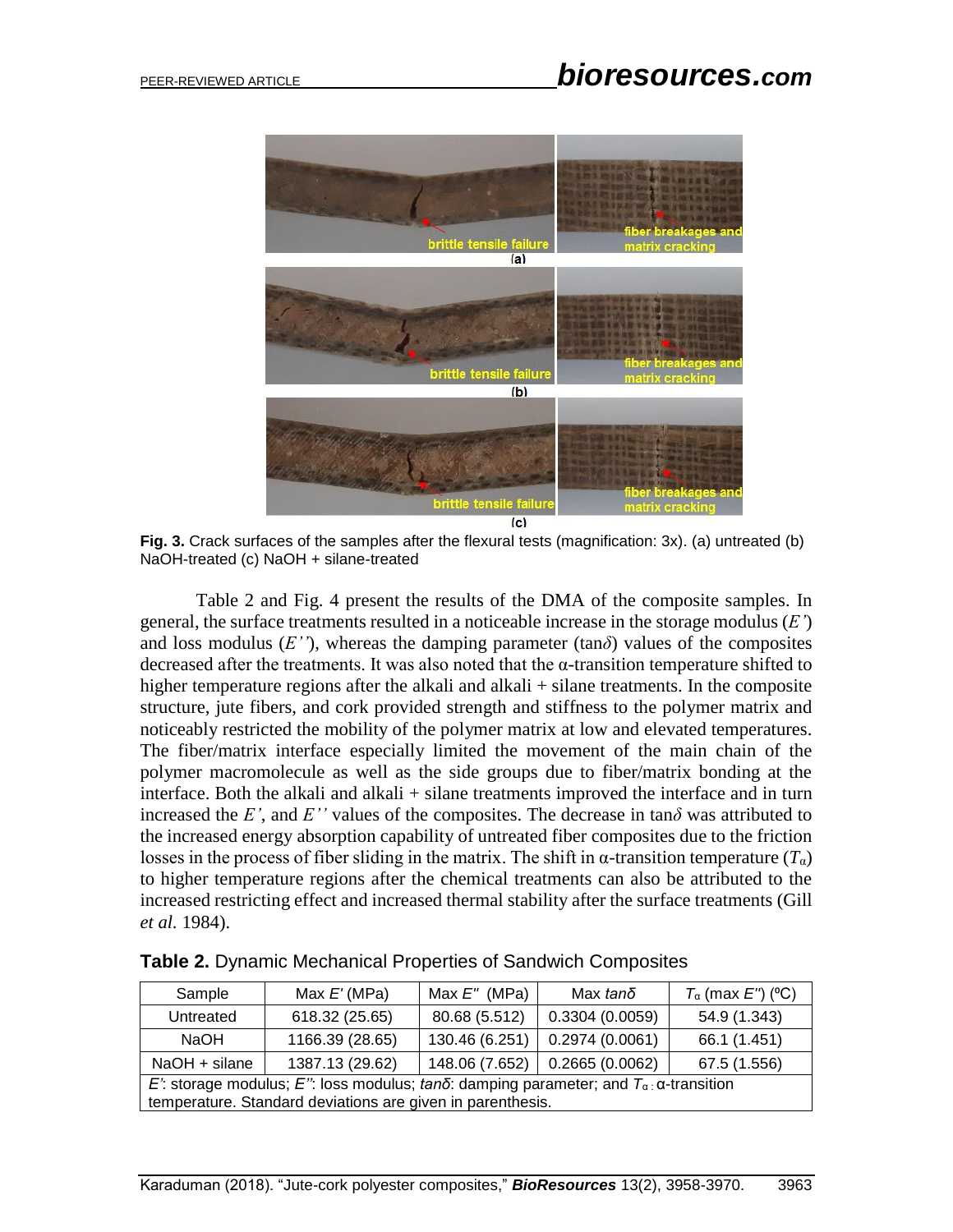

**Fig. 4.** Dynamic mechanical parameters of jute/cork sandwich composites

Figure 5 shows the  $E'$  values of the untreated, alkali-treated, and alkali  $+$  silanetreated jute/cork sandwich composites as a function of temperature. The *E'* values of the composites were at their maximum value at room temperature and gradually decreased as the temperature increased during the dynamic loading due to the degradation of fibers and polymer matrix at higher temperatures. Jute fibers and cork, as well as the fiber/matrix interface, provided a certain stability to the polymer matrix and delayed the failure of the material under load.



**Fig. 5.** Storage modulus (E') *versus* temperature graphs of different jute/cork sandwich composites

The fiber/matrix interface also played an important role in transferring the load from weak matrix material to stronger jute fibers. Therefore, a better fiber/matrix adhesion promoted better load distribution capability of the composite and enhanced the mechanical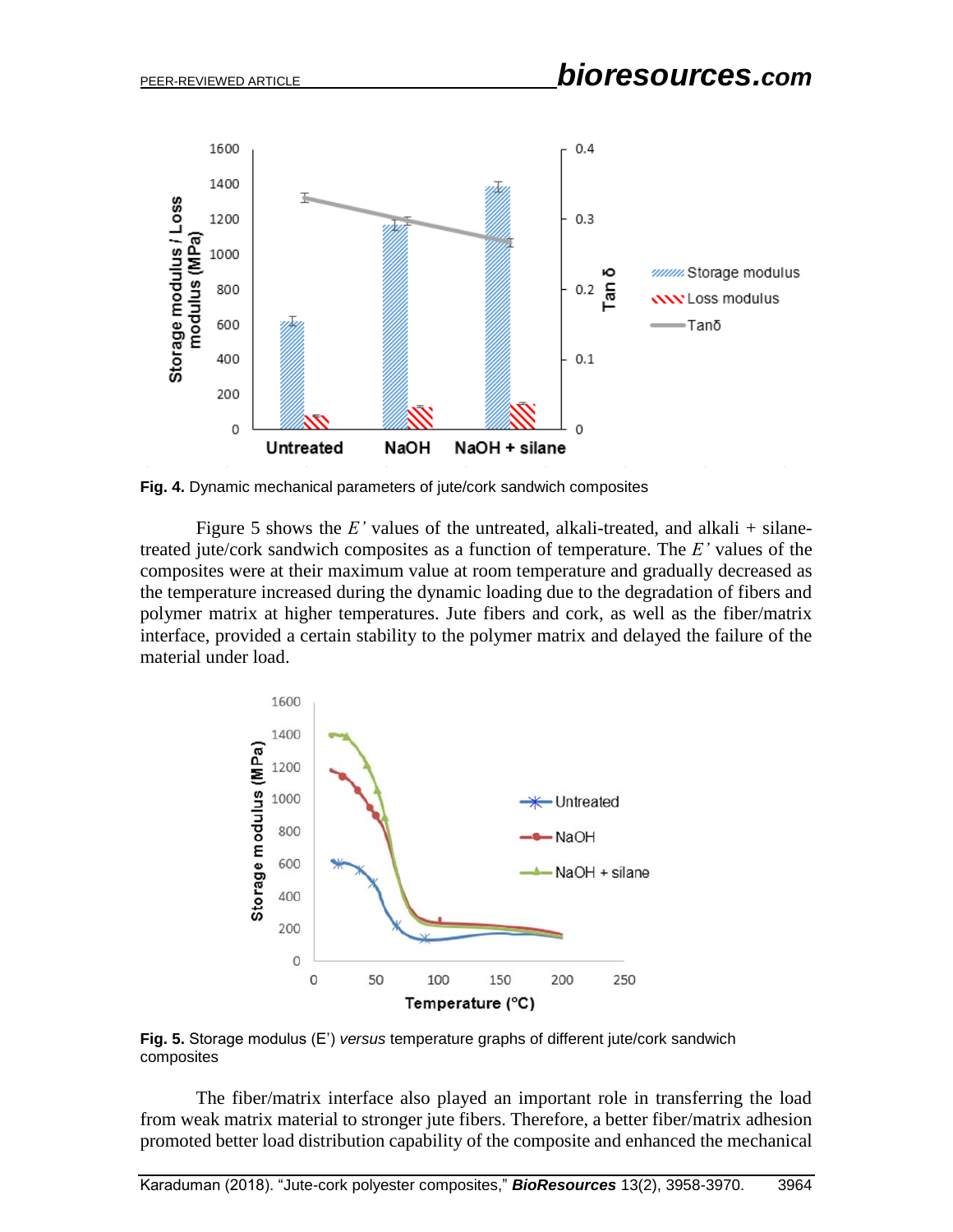properties. Figure 5 shows that the untreated jute fiber composites had the lowest *E'* when compared to alkali- and alkali + silane-treated composite samples. Alkali-treated samples showed higher *E'* compared with the untreated samples. This was attributed to the fact that alkali treatment improves the fiber/matrix adhesion by removing polymers with a low degree of polymerization such hemicellulose, pectin, and some components of lignin, as well as other impurities from the fiber surface and creates a rougher surface morphology (Karaduman and Onal 2013). This promoted the mechanical locking between the matrix and fibers and enhanced the adhesion quality at the interface and improved the load distribution capability of the material. A further improvement in *E'* was recorded after the silane treatment, which indicated that the silane treatment further improved the fiber/matrix adhesion at the interface.

Figure 6 shows the  $E''$  values of the untreated, alkali-treated, and alkali  $+$  silanetreated jute/cork composites as a function of temperature. It was shown that the *E''* values of the composites gradually increased as the temperature increased, reaching a maximum value in the  $\alpha$ -transition region (54.9 °C to 65.3 °C) and then decreased with further increment in temperature. An increase in  $E''$  with temperature was indicative of an increased resin mobility at higher temperatures, which resulted in enhanced energy absorption capability and toughness of the material. The temperature corresponding to the maximum *E''* is considered as the  $\alpha$ -transition temperature  $(T_{\alpha})$  of the material (Akay 1993; Rana *et al.* 1999). The  $T_{\alpha}$  values of the composite samples were recorded in the range of 54.9 ºC to 65.3 ºC. Similar to the storage modulus, the loss modulus values of the composites increased with surface treatments. The alkali + silane treatment resulted in the highest loss modulus, followed by the alkali treatment, and the lowest value was obtained with the untreated samples.



**Fig. 6.** Loss modulus (*E''*) *versus* temperature graphs of different jute/cork sandwich composites

The damping parameter (tan  $\delta$ ) shows the energy dissipation capability of a material. Figure 7 shows the tan  $\delta$  of jute/cork sandwich composites as a function of temperature. It was shown that tan  $\delta$  increased with increased temperature due to the increased mobility of polymer molecules at elevated temperatures. Further increase in temperature led to decrease in tan  $\delta$  values due to the degradation of jute fibers and the polymer. It was also shown that the interfacial modifications resulted in lower tan  $\delta$  values, which indicated lower energy damping capability. This result was attributed to the fact that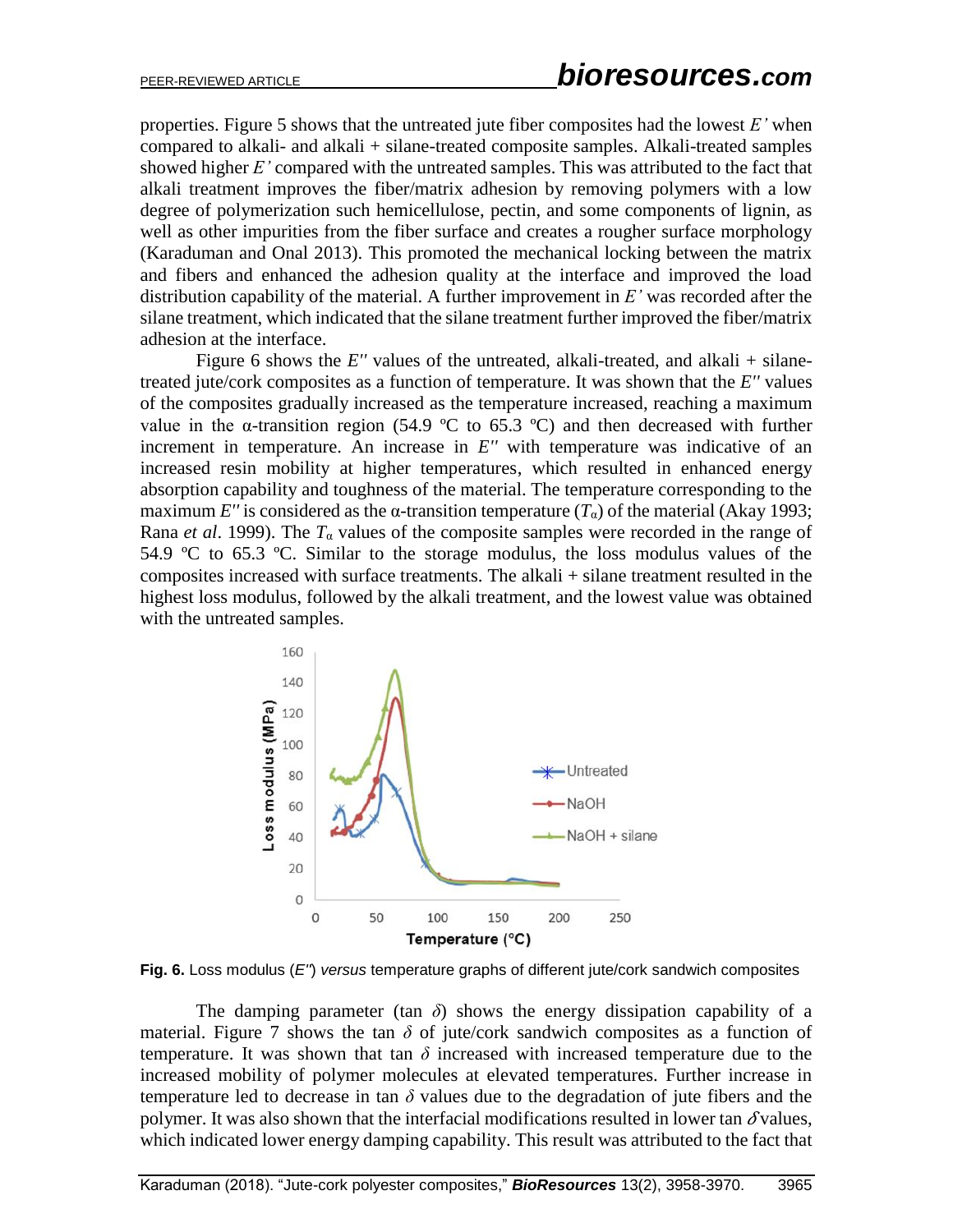composites with poor fiber-matrix adhesion generally show higher energy damping because the fibers in the matrix have a certain degree of mobility in the matrix phase due to the low adhesion. In such composites, poor fiber-matrix adhesion permits fibers to slide in the matrix under load and the fiber-matrix friction caused by this sliding absorbs a great deal of energy, which results in a higher tan $\delta$ . Similar results were reported in previous literature where tan  $\delta$  decreased as a result of improved fiber-matrix adhesion (Chua 1987; Correa *et al*. 2007).







**Fig. 8.** SEM micrographs of (a) untreated, (b) alkali-treated, and (c) alkali + silane-treated composite samples at a magnification of 1000×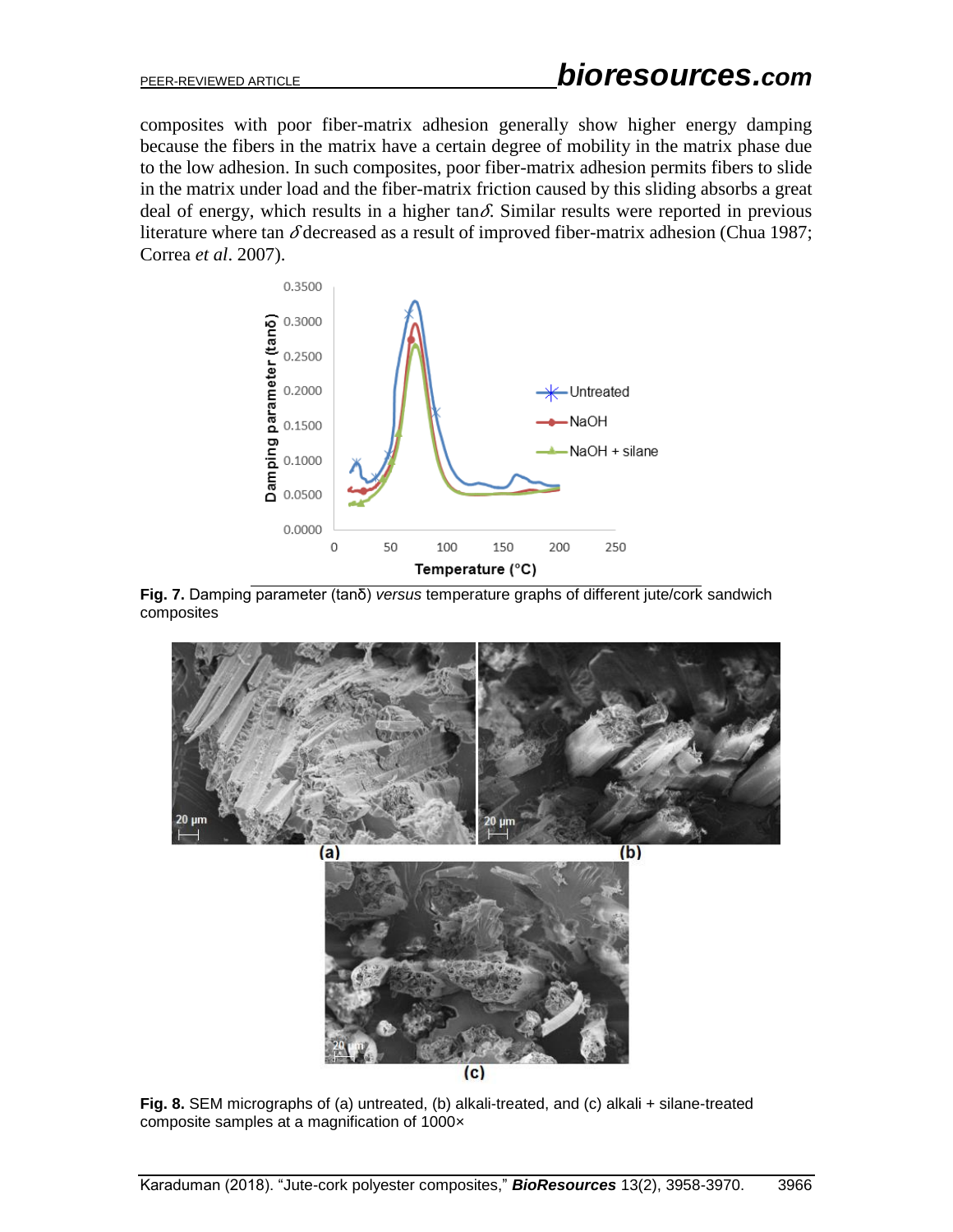The SEM micrographs of the fiber/matrix interfaces of the untreated, alkali-treated, and alkali + silane-treated composite samples are shown in Fig. 8. It can be clearly seen that the untreated fiber/matrix composites had a poor matrix/adhesion, as inferred from the long fiber pull-outs and insufficient fiber surface covering. The voids that were remains of fiber pull-outs were clearly visible as well as long protruding fibers. This fiber pull-out mechanism was responsible for the higher damping capability of the untreated samples. In contrast, alkali-treated and alkali + silane-treated composites showed shorter fiber protruding and less fiber pull-out, which indicated a stiffer and more brittle behavior that explained the higher storage modulus values of these composites. It was also observed that fibers had been sufficiently wetted by the matrix polymer in the case of the treated samples and fibers were completely covered by polyester resin.

# **CONCLUSIONS**

- 1. The alkali and alkali + silane treatments improved the flexural properties of the composites, such as the flexural strength and modulus, which was attributed to the increased fiber/surface adhesion after these treatments.
- 2. The storage and loss moduli of the jute woven fabric/cork-reinforced composite samples increased with the alkali and alkali  $+$  silane treatments, which again was attributed to improved fiber/matrix adhesion after these treatments. The surfacetreated samples showed more brittle behavior compared to the untreated samples.
- 3. The untreated samples showed higher damping parameter values, suggesting better energy damping capability. This was attributed to the poor fiber/matrix adhesion in these samples and increased friction between the fibers and matrix under dynamic loading, which acts as an energy absorbing mechanism.
- 4. The SEM images clearly showed that fiber surface pretreatments improved the fiber/matrix adhesion and led to a more brittle failure behavior. The untreated samples exhibited poor fiber/matrix interface and a ductile failure behavior characterized by long fiber fringes and pull-outs, explaining their high energy damping character.

# **REFERENCES CITED**

- Akay, M. (1993). "Aspects of dynamic mechanical analysis in polymeric composites," *Composites Science and Technology* 47(4), 419-423. DOI: 10.1016/0266- 3538(93)90010-E
- ASTM C393 (2000). "Standard test method for flexural properties of sandwich constructions," ASTM International, West Conshohocken, PA.
- ASTM D792 (2000). "Standard test methods for density and specific gravity (relative density) of plastics by displacement," ASTM International, West Conshohocken, PA.
- ASTM D4065 (2012). "Standard practice for plastics: Dynamic mechanical properties: Determination and report of procedures," ASTM International, West Conshohocken, PA.
- Bledzki, A. K., and Gassan, J. (1999). "Composites reinforced with cellulose based fibres," *Progress in Polymer Science* 24(2), 221-274. DOI: 10.1016/S0079- 6700(98)00018-5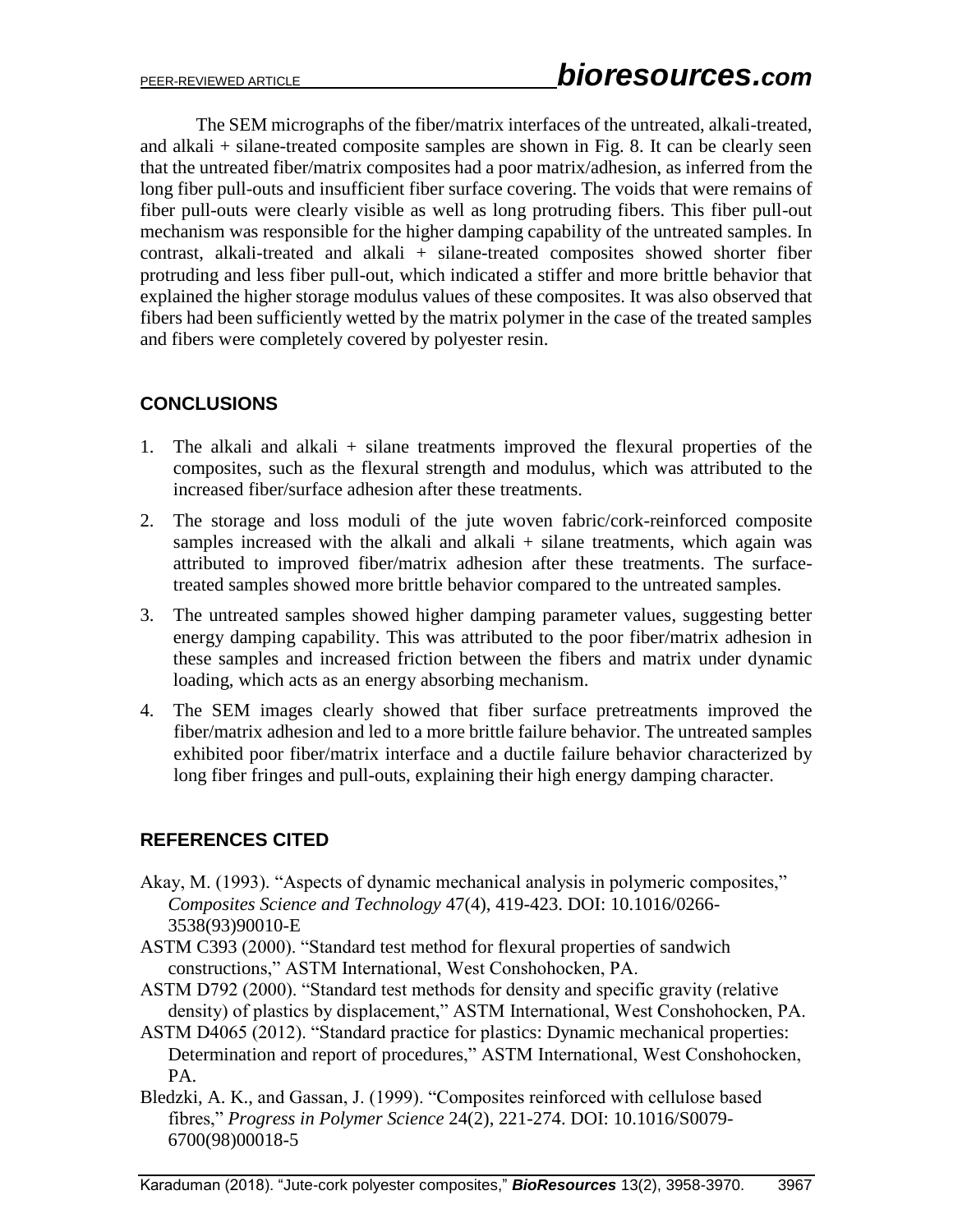Bordoloi, S., Garg, A., and Sekharan, S. (2017a). "A review of physio-biochemical properties of natural fibers and their application in soil reinforcement," *Advances in Civil Engineering Materials* 6(1), 323-359. DOI: 10.1520/ACEM20160076

Bordoloi, S., Hussain, R., Sen, S., Garg, A., and Sreedeep, S. (2017b). "Chemically altered natural fiber impregnated soil for improving subgrade strength of pavements," *Advances in Civil Engineering Materials* 7(2). DOI: 10.1520/ACEM20170042

Chua, P. S. (1987). "Dynamic mechanical analysis studies of the interphase," *Polymer Composites* 8(5), 308-313. DOI: 10.1002/pc.750080505

- Correa, C. A., Razzino, C. A., and Hage, E. (2007). "Role of maleated coupling agents on the interface adhesion of polypropylene-wood composites," *Journal of Thermoplastic Composite Materials* 20(3), 323-339. DOI: 10.1177/0892705707078896
- Doan, T. T. L., Brodowsky, H., and Mäder, E. (2007). "Jute fibre/polypropylene composites II. Thermal, hydrothermal and dynamic mechanical behaviour," *Composites Science and Technology* 67(13), 2707-2714. DOI: 10.1016/j.compscitech.2007.02.011
- Faruk, O., Bledzki, A. K., Fink, H. P., and Sain, M. (2012). "Biocomposites reinforced with natural fibers: 2000-2010," *Progress in Polymer Science* 37(10), 1552-1596. DOI: 10.1016/j.progpolymsci.2012.04.003
- Gibson, L. J., Easterling, K. E., and Ashby, M. F. (1981). "The structure and mechanics of cork," *Proceedings of the Royal Society A: Mathematical, Physical and Engineering Sciences* 377(1769), 99-117. DOI: 10.1098/rspa.1981.0117
- Gill, P. S., Lear, J. D., and Leckenby, J. N. (1984). "Recent developments in polymer characterisation by dynamic mechanical analysis," *Polymer Testing* 4(2), 131-138. DOI: 10.1016/0142-9418(84)90006-0
- Gupta, M. K., and Srivastava, R. K. (2016). "Tribological and dynamic mechanical analysis of epoxy based hybrid sisal/jute composite," *Indian Journal of Engineering and Materials Sciences* 23(1), 37-44.
- Jabbar, A., Militky, J., Wiener, J., and Karahan, M. (2015). "Static and dynamic mechanical properties of novel treated jute/green epoxy composites," *Textile Research Journal* 86(9), 960-974. DOI: 10.1177/0040517515596936
- Joshi, S. V., Drzal, L. T., Mohanty, A. K., and Arora, S. (2004). "Are natural fiber composites environmentally superior to glass fiber reinforced composites?," *Composites Part A: Applied Science and Manufacturing* 35(3), 371-376. DOI: 10.1016/j.compositesa.2003.09.016
- Karaduman, Y., Gokcan, D., and Onal, L. (2013). "Effect of enzymatic pretreatment on the mechanical properties of jute fiber-reinforced polyester composites," *Journal of Composite Materials* 47(10), 1293-1302. DOI: 10.1177/0021998312446826
- Karaduman, Y., and Onal, L. (2013). "Dynamic mechanical and thermal properties of enzyme-treated jute/polyester composites," *Journal of Composite Materials* 47(19), 2361-2370. DOI: 10.1177/0021998312457885
- Karmaker, A. C., and Hinrichsen, G. (1991). "Processing and characterization of jute fiber reinforced thermoplastic polymers," *Polymer-Plastics Technology and Engineering* 30(5–6), 609-629. DOI: 10.1080/03602559108019223
- Karmaker, A. C., and Shneider, J. P. (1996). "Mechanical performance of short jute fibre reinforced polypropylene," *Journal of Materials Science Letters* 15(3), 201-202. DOI: 10.1007/BF00274450
- Lakshmanan, A., Ghosh, R. K., Dasgupta, S., Chakraborty, S., and Ganguly, P. K. (2018). "Optimization of alkali treatment condition on jute fabric for the development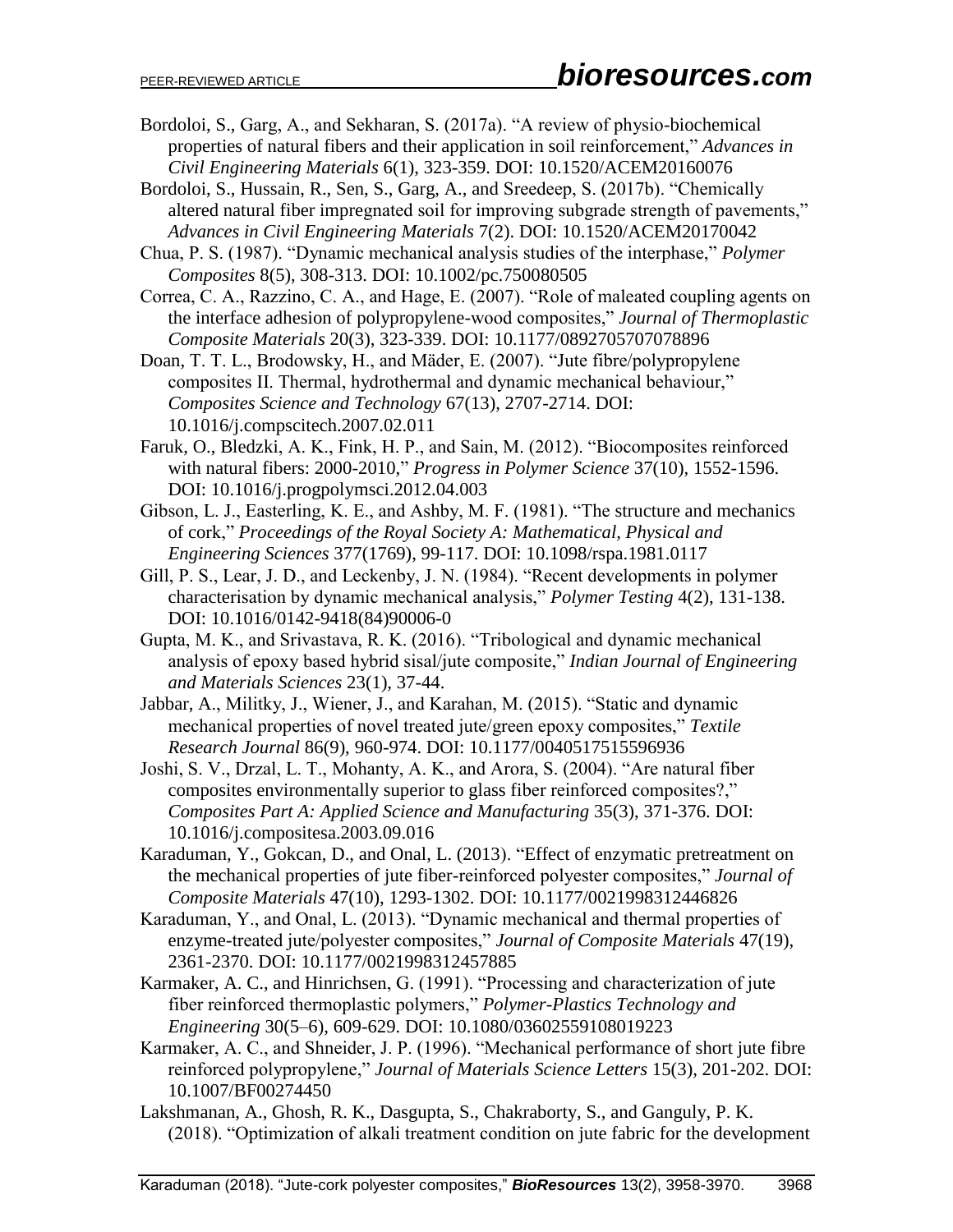of rigid biocomposite," *Journal of Industrial Textiles* 47(5), 640-655. DOI: 10.1177/1528083716667259

- Liu, X. Y., and Dai, G. C. (2007). "Surface modification and micromechanical properties of jute fiber mat reinforced polypropylene composites," *Express Polymer Letters* 1(5), 299-307. DOI: 10.3144/expresspolymlett.2007.43
- Mohanty, A. K., Misra, M., and Drzal, L. T. (2002). "Sustainable bio-composites from renewable resources: Opportunities and challenges in the green materials world," *Journal of Polymers and the Environment* 10(1–2), 19-26. DOI: 10.1023/A:1021013921916
- Mohanty, A. K., Misra, M., and Hinrichsen, G. (2000). "Biofibres, biodegradable polymers and biocomposites: An overview," *Macromolecular Materials and Engineering* 276-277(1), 1-24. DOI: 10.1002/(SICI)1439 2054(20000301)276:1<1::AID-MAME1>3.0.CO;2-W
- Pal, P. (1984). "Jute reinforced plastics: A low cost composite material," *Plastics and Rubber Processing and Applications* 4(3), 215-219.
- Rana, A. K., Mitra, B. C., and Banerjee, A. N. (1999). "Short jute fiber-reinforced polypropylene composites: Dynamic mechanical study," *Journal of Applied Polymer Science* 71(4), 531-539. DOI: 10.1002/(SICI)1097-4628(19990124)71:4<531::AID-APP2>3.0.CO;2-I
- Ray, D., Sarkar, B. K., Das, S., and Rana, A. K. (2002). "Dynamic mechanical and thermal analysis of vinylester-resin-matrix composites reinforced with untreated and alkali-treated jute fibres," *Composites Science and Technology* 62(7–8), 911-917. DOI: 10.1016/S0266-3538(02)00005-2
- Semsarzadeh, M. A. (1985). "Low cost, high strength, hard cellulosic fiber reinforced polyester structures and units," *Polymer-Plastics Technology and Engineering* 24(4), 323-334. DOI: 10.1080/03602558508070071
- Shanmugam, D., and Thiruchitrambalam, M. (2013). "Static and dynamic mechanical properties of alkali treated unidirectional continuous Palmyra palm leaf stalk fiber/jute fiber reinforced hybrid polyester composites," *Materials and Design* 50, 533-542. DOI: 10.1016/j.matdes.2013.03.048
- Sudha, S., and Thilagavathi, G. (2016). "Effect of alkali treatment on mechanical properties of woven jute composites," *The Journal of The Textile Institute* 107(6), 691-701. DOI: 10.1080/00405000.2015.1061736
- Summerscales, J., Dissanayake, N. P. J., Virk, A. S., and Hall, W. (2010a). "A review of bast fibres and their composites. Part 1 – Fibres as reinforcements," *Composites Part A: Applied Science and Manufacturing* 41(10), 1329-1335. DOI: 10.1016/j.compositesa.2010.06.001
- Summerscales, J., Dissanayake, N., Virk, A., and Hall, W. (2010b). "A review of bast fibres and their composites. Part 2 – Composites," *Composites Part A: Applied Science and Manufacturing* 41(10), 1336-1344. DOI: 10.1016/j.compositesa.2010.05.020
- Wambua, P., Ivens, J., and Verpoest, I. (2003). "Natural fibres: Can they replace glass in fibre reinforced plastics?," *Composites Science and Technology* 63(9), 1259-1264. DOI: 10.1016/S0266-3538(03)00096-4
- Zafar, M. T., Maiti, S. N., and Ghosh, A. K. (2016a). "Effect of surface treatments of jute fibers on the microstructural and mechanical responses of poly(lactic acid)/jute fiber biocomposites," *RSC Advances* 6(77), 73373-73382. DOI: 10.1039/C6RA17894D